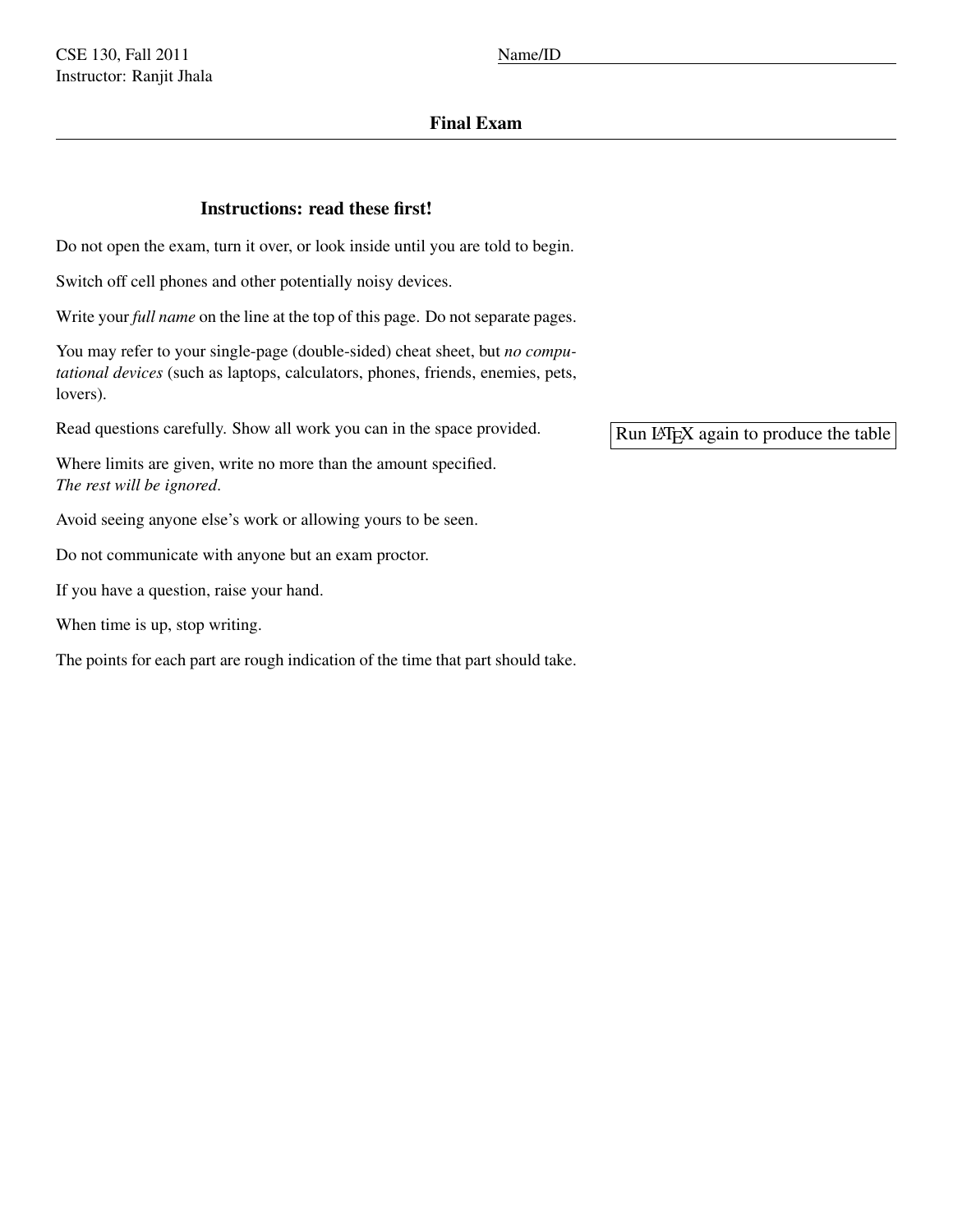1. [?? points] A *dictionary* is a data structure that maps *(string) keys* to *values*. We will represent dictionaries using a polymorphic Ocaml datatype:

type 'a dict = Empty | Node of string \* 'a \* 'a dict \* 'a dict

That is, a dictionary is represented as a tree, which is either empty, or a node with:

- 1. a binding from a string key to an 'a value,
- 2. a left sub-dictionary, and
- 3. a right sub-dictionary.

For example, consider the dictionary

| fruit  | price |
|--------|-------|
| apple  | 2.25  |
| banana | 1.50  |
| cherry | 2.75  |
| grape  | 2.65  |
| kiwi   | 3.99  |
| orange | 0.75  |
| peach  | 1.99  |

that represents the prices (per pound) of various fruits. This dictionary is represented by the tree (on the left) which in turn is represented by the Ocaml value (of type float dict) bound to fruitd on the right.

|                                           | grape:<br>2.65 |                                  |                | $let$ fruitd = | Node $("qrape", 2.65,$                                                                                                                                                                                             |
|-------------------------------------------|----------------|----------------------------------|----------------|----------------|--------------------------------------------------------------------------------------------------------------------------------------------------------------------------------------------------------------------|
| banana:<br>1.50<br>apple:<br>2.25<br>2.75 | cherry:        | orange:<br>0.75<br>kiwi:<br>3.99 | peach:<br>1.99 |                | Node ("banana", $1.50$ ,<br>Node ("apple", 2.25, Empty, Empty),<br>Node ("cherry", 2.75, Empty, Empty)),<br>Node ("orange", 0.75,<br>Node ("kiwi", 3.99, Empty, Empty),<br>Node ("peach", $1.99$ , Empty, Empty))) |

Notice the tree is *Binary-Search-Ordered*, meaning for each node with a key k,

- keys in the *left* subtree are (lexicographically) *less than* k, and
- keys in the *right* subtree are (lexicographically) *greater than* k.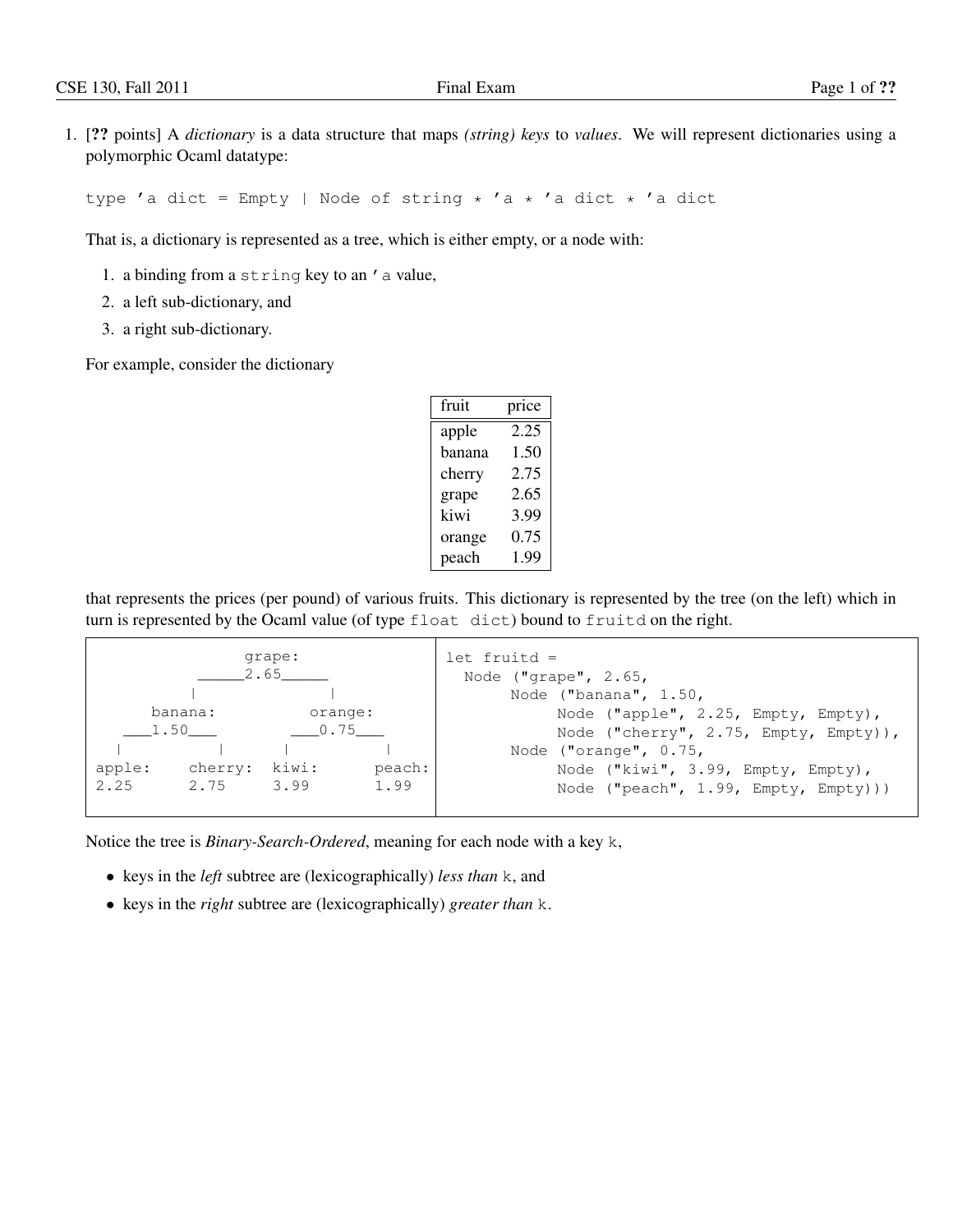(a) [5 points] The function val find: 'a dict -> string -> 'a should be defined so that find d k evaluates to the value associated with the key k in the dictionary d. For example find fruitd "cherry" evaluates to 2.75. Fill in the blanks below to implement find as described. let rec find  $d$   $k =$ match d with | Empty -> raise Not\_found | Node (k', v', l, r) -> if  $k = k'$  then  $\qquad \qquad$  else  $if k < k'$  then else  $(* k > k' * )$ (b) [10 points] The function val add: 'a dict  $\rightarrow$  string  $\rightarrow$  'a  $\rightarrow$  'a dict should be defined so that add d k v gives a new dictionary that results from *adding* the key-value pair  $(k, v)$ to dictionary d. For example the expression let d0 = fruitd in let  $d1 = add d0$  "banana"  $5.0$  in let  $d2 = add d1$  "mango"  $10.25$  in (find d2 "banana", find d2 "mango", find d2 "cherry") should evaluate to (5.0, 10.25, 2.75). Fill in the blanks below to implement add as described. let rec add d  $k$  v = match d with | Empty -> | Node (k', v', l, r) -> if  $k = k'$  then else if  $k < k'$  then else (\* k > k' \*)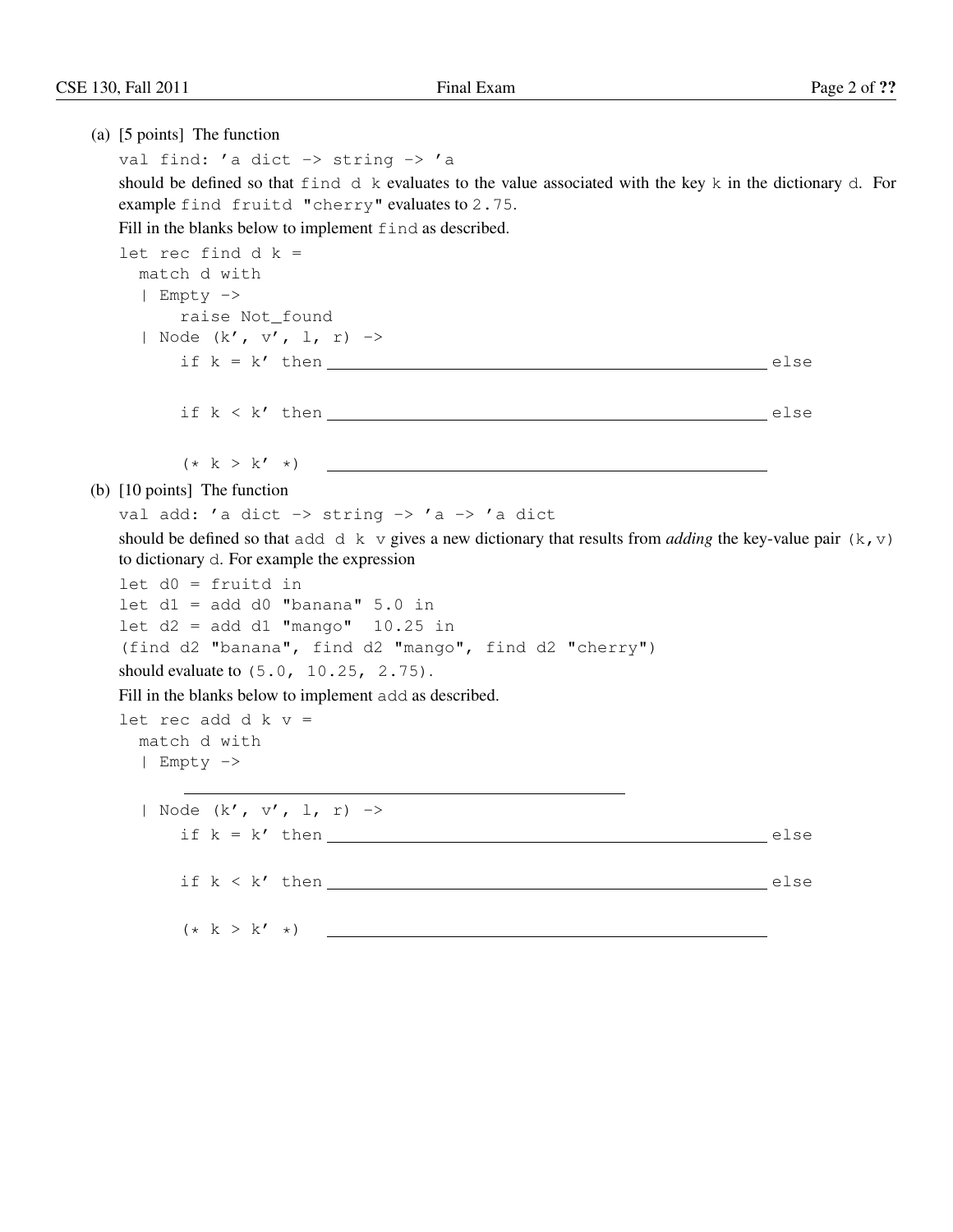2. [?? points] *"MapReduce is a software framework introduced by Google to support distributed computing on large data sets on clusters of computers. The framework is inspired by map and reduce functions commonly used in functional programming."* (From WikiPedia)

This question will give you a flavor of what it is like to program in the MapReduce model, using a simple Ocaml implementation that runs on a single machine.

(a) [5 points] Consider the function expand whose type is given at the bottom.

```
let rec expand f xs =match xs with
  | [ ] - > [ ]| x:xs' \rightarrow (f x) \theta (expand f xs')val expand : ('a \rightarrow 'b \text{ list}) \rightarrow 'a \text{ list} \rightarrow 'b \text{ list}What does the following expression evaluate to:
let rec clone (x, n) = if n \le 0 then [] else x::(clone (x, n-1)) in
expand clone [("a",1); ("b", 2); ("c", 3)]
```
Result:

(b) [5 points] Consider the function insert whose type is given at the bottom.

```
let rec insert t (key, value) =
  match t with
  | [] -> [(key,[value])]
  | (k, vs) :: t' -> if k = keythen (k, value::vs)::t'
                    else (k, vs)::(insert t' (key, value))
val insert: ('a \star 'b list) list -> ('a \star 'b) -> ('a \star 'b list) list
What does the following expression evaluate to:
let t = [('judynails", [2]); (''larsumlaut", [2;2;9]); (''caseylynch", [3]))] in
let kv= ("judynails",4) in
insert t kv
```
## Result:

(c) [5 points] Consider the function group whose type is given at the bottom.

let group kvs = List.fold\_left insert [] kvs

val group :  $('a * 'b)$  list  $\rightarrow$   $('a * 'b)$  list) list What does the following expression evaluate to: let kvs =  $[("judynails", 3); ("larsumlaut", 8); ("caseylynch", 19);$ ("caseylynch", 12); ("larsumlaut", 7); ("judynails", 6)] in group kvs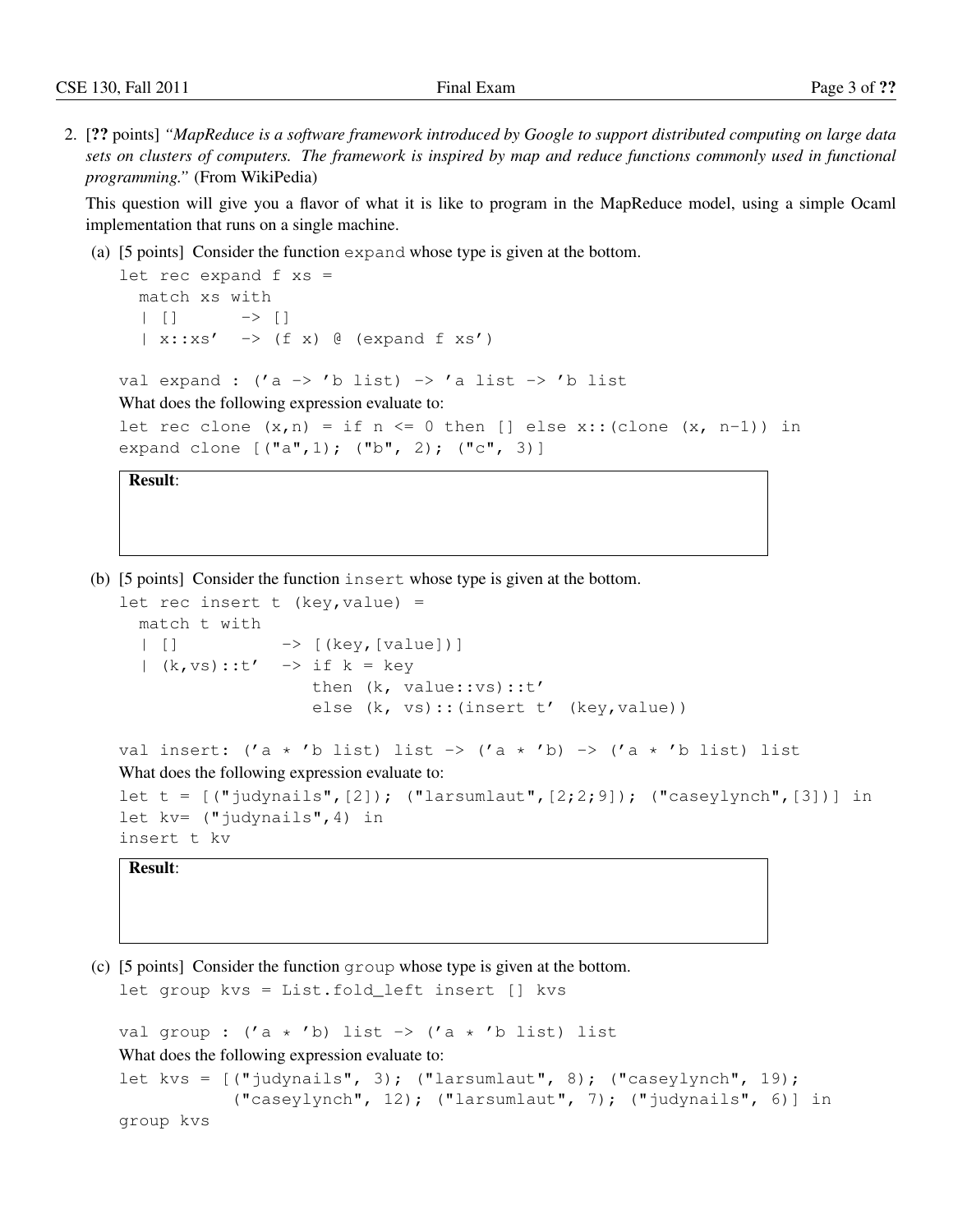Result:

(d) [5 points] Consider the function collapse whose type is given at the bottom.

```
let collapse f gs = List.map (fun (k, v::vs) -> (k, List.fold\_left f v vs)) gs
val collapse: ('a -> 'a -> 'a) -> ('b * 'a list) list -> ('b * 'a) list
What does the following expression evaluate to:
```

```
let gs = [("\text{judynails", [9;3]); ("\text{larsumlaut", [5;2;3]});\text{("caseylynch", [3;6])}] incollapse (fun x y \rightarrow x + y) gs
```
Result:

(e) [10 points] Finally, consider the function map\_reduce whose type is given at the bottom.

```
let map_reduce xs mapper reducer =
  let kvs = expand mapper xs in
  let gs = group kvs in
 let rs = collapse reducer gs in
  rs
```

```
val map_reduce: 'a list -> ('a->('b *'c) list) -> ('c->'c->'c) -> ('b *'c) list
Intuitively, the map_reduce function takes the arguments:
```
- xs: A list of values of type ' a, typically a list of documents,
- mapper: A function that maps a ' a value to a list of key-value pairs kvs of type '  $b \star 'c$  list,
- reducer: An accumulation function that takes a "current accumulation" value of type  $\prime$  c a "next value" of type ' c and returns a new accumulated value of type ' c.

The map\_reduce function works as follows. First, it uses mapper to *expand* the list xs into a giant list of key-value pairs kvs. Second, it *groups* the key-value pairs using the keys to get a list gs. Third, it uses reducer to *reduces* the list of values in each group (indexed by k) using reducer into a single value that is indexed by k). In the real implementation, each of the three steps of map\_reduce is carried out in parallel across several (thousands of!) machines. Assume that you are given

```
val words_of_document: document -> string list
val wwwdocs: document list
```
that is a function that returns a list of strings corresponding to the words in a given document, and the list of all documents on the Web. Suppose that you wish to compute the frequency with which different words appear in documents on the Web. That is you want to compute a list  $[(w1, c1); (w2, c2); \ldots; (wn, cn)]$  where ci is the number of times the word  $w_i$  appears in documents across the Web. Fill in the blanks below to show how map\_reduce. can be used to compute the word frequency.

let wordcount = let fmap = in let fred = in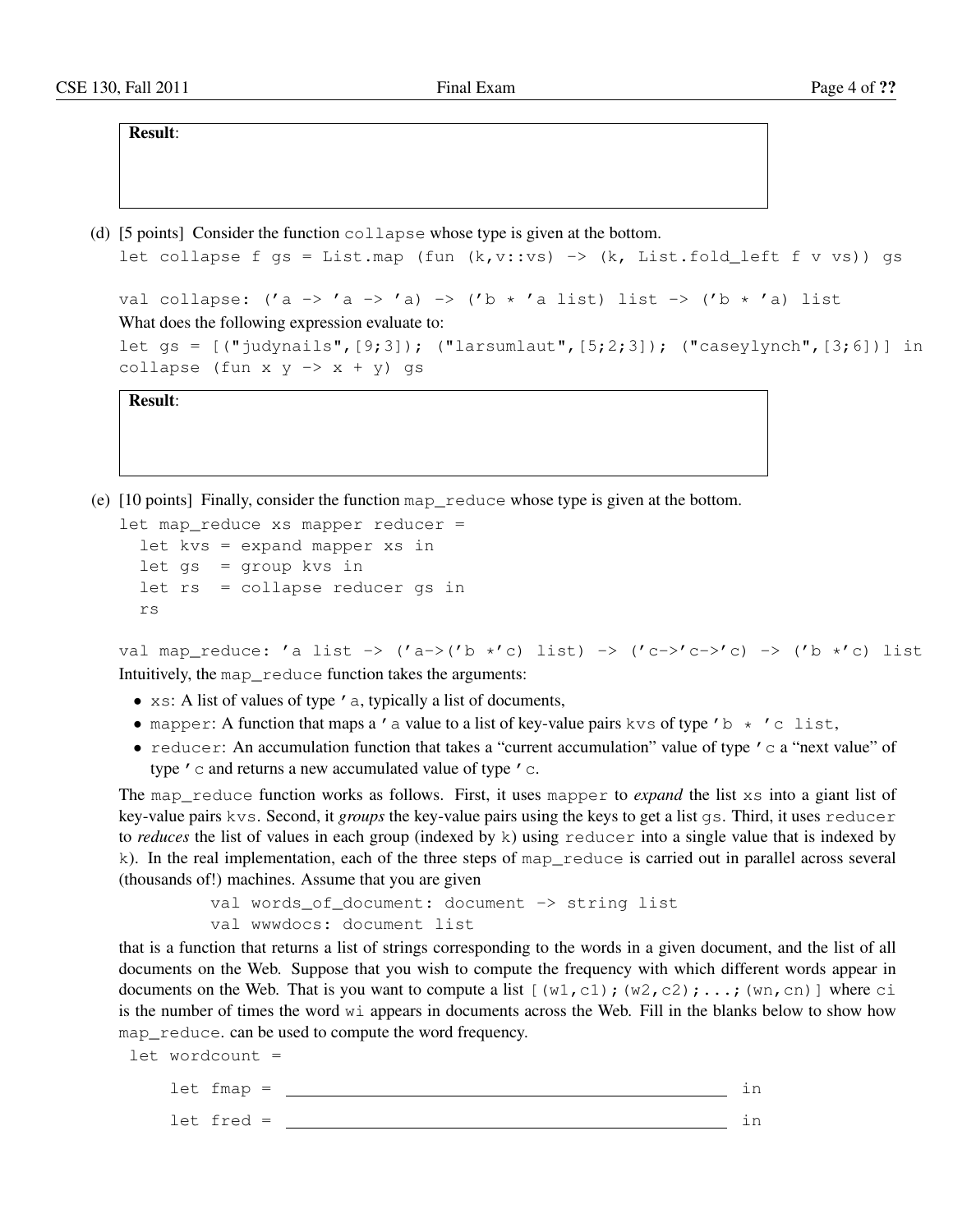map\_reduce wwwdocs fmap fred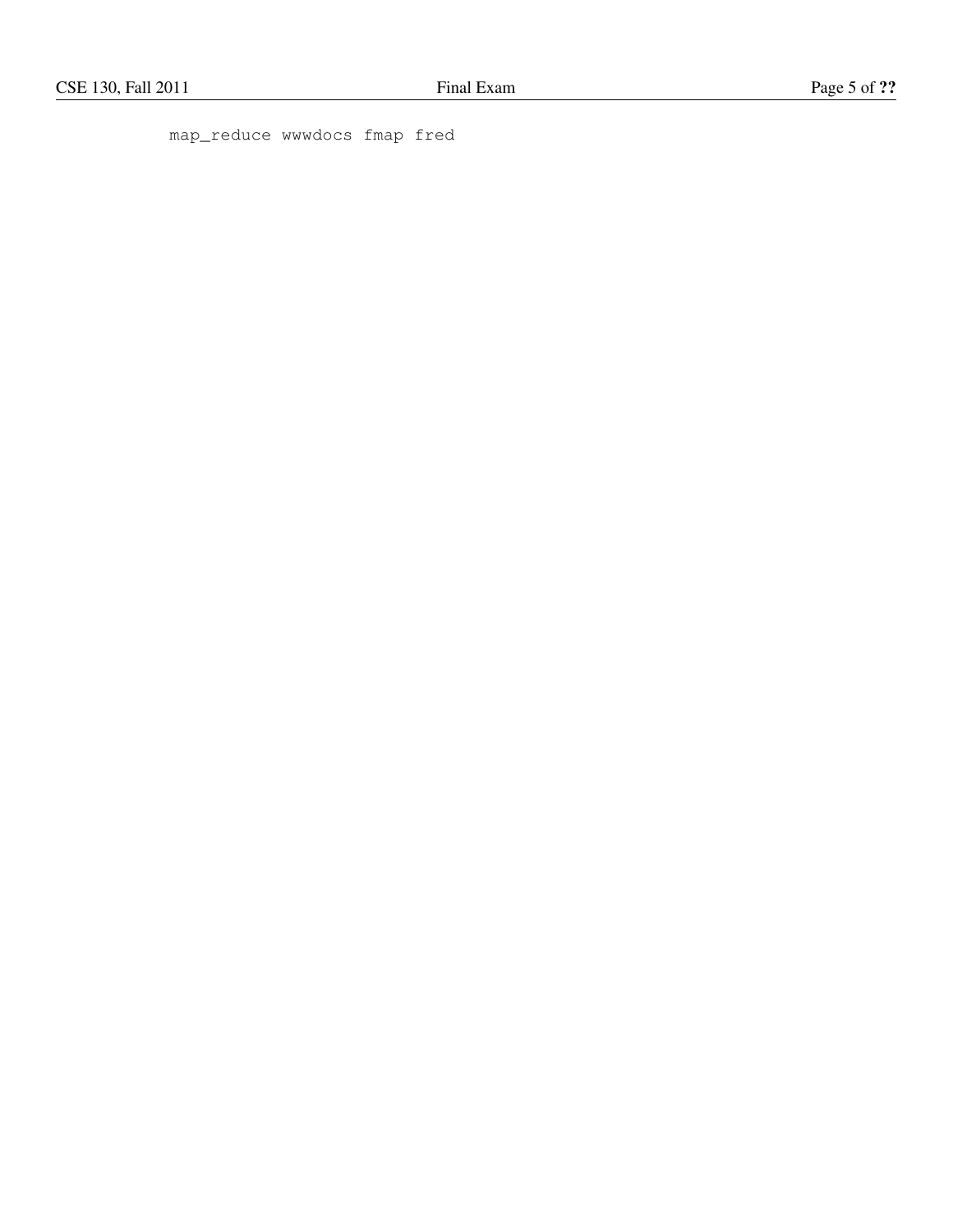3. [?? points] In this problem, we will represent Python-style namespaces using Ocaml data structures. Consider the following datatype declaration:

```
type name_space = EmptyNameSpace
               | Info of (string * value) list * name_space
and value = Int of int
                | Method of (name_space -> int -> int)
```
A name space is either the empty name space, or it contains some information. The information it contains is a list of string-to-value bindings, along with a pointer to the parent name space. A value is either an int, or it is a method. A method takes a name space as the first parameter (the self pointer), and an additional integer, and returns an integer.

Suppose we had the following Python code:

```
class SimpleObj1:
  a = 0def f(self, i): return i+1
class SimpleObj2 (SimpleObj1):
  def g(self, i): return i+2
SimpleObj2()
```
The object created by the call to  $SimpleOb<sub>1</sub>2$  () would be represented in our OCaml data structures as follows:

```
let method f self i = i+1let SimpleObj1 = Info([("a", Int(0)); ("f", Method(method_f))], EmptyNameSpace)
let method q self i = i+2
let SimpleObj2 = Info([("q", Method(method_q))], SimpleObj1)
```
(a)  $[10 \text{ points}]$  Write an OCaml function lookup: name\_space  $\rightarrow$  string  $\rightarrow$  value that takes a name space and a name, and searches the name space (and parent names spaces) for the given name. If a value is found, then the value should be returned. If no value is found, you should raise NotFound. For example, if you run lookup SimpleObj2 "a" you should get Int(0) back, and if you run lookup SimpleObj2 "midori" you will get an exception NotFound. Write your lookup function below: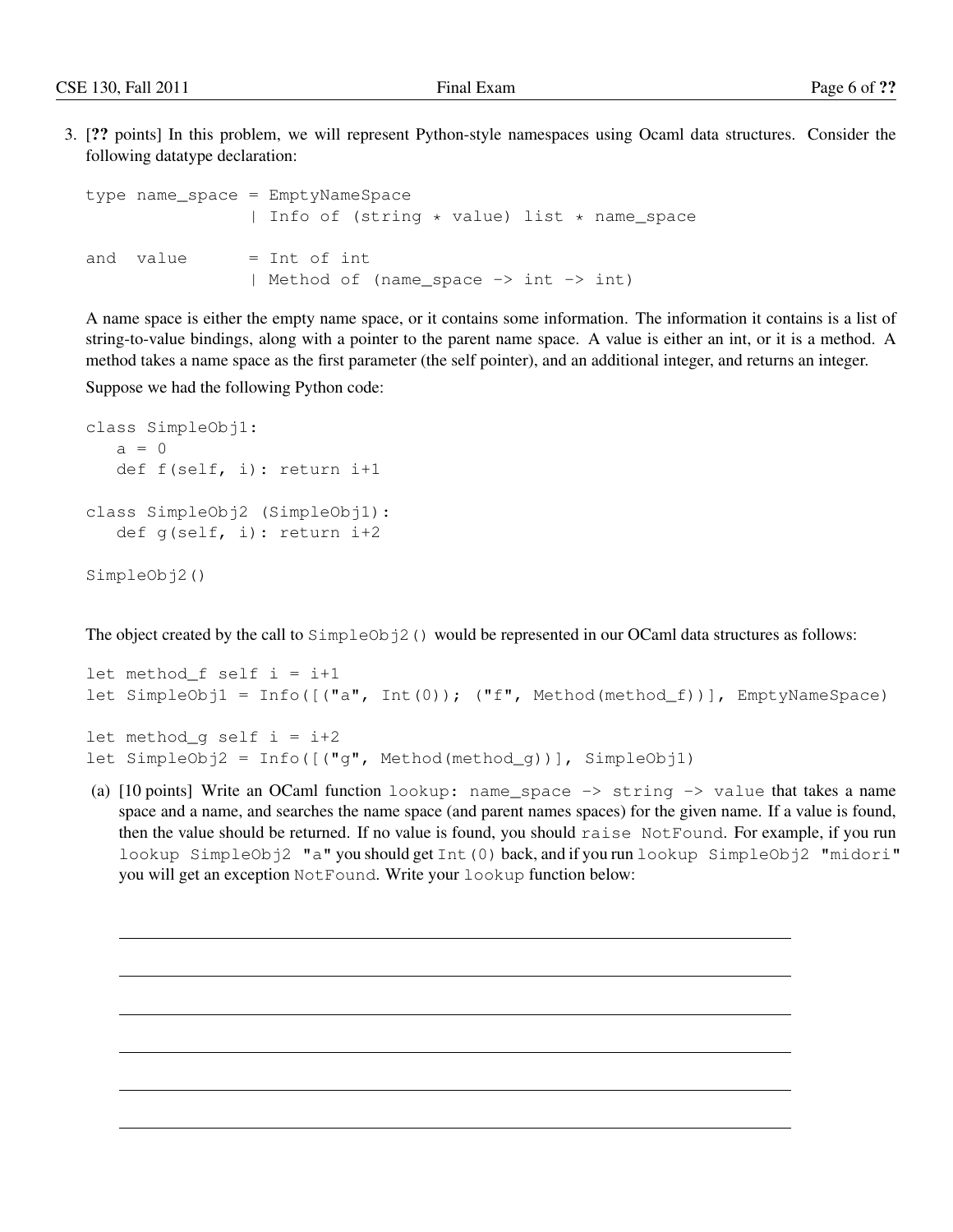(b) [10 points] We will now see how to use the lookup function. First, consider the following simple conversion functions:

```
exception TypeError
let to_int value =
 match value with
  | Int(i) \rightarrow i| _ -> raise TypeError
let to_method value =
 match value with
  | Method(m) -> m
  | _ -> raise TypeError
```
And consider the following Python code:

```
class SimpleObj3:
   a = 10;def f(self, i): return self.a + i
```

```
OBJ3 = SimpleObj3()
```
Fill in the OCaml code below so that the object created by  $SimpleObj3()$  above is represented in OCaml in the OBJ3 variable below (recall that  $s \in \bot f$  is a namespace!):

let method\_f self  $i = (to\_int (lookup \_ \_ \_ \_ \_ \ + i);$ let OBJ3 = Info([("a", Int(10)); ("f", Method(method\_f))], EmptyNameSpace)

(c) [10 points] Finally, we will write an OCaml function that performs dynamic dispatch. In particular, fill in the code below for the function invoke\_method: name\_space  $\rightarrow$  string  $\rightarrow$  int  $\rightarrow$  int, which takes as parameters a name space (in other words an object), a method name, an integer, and returns the result of applying that method name to the given object with the integer parameter:

let invoke method self name  $i =$ 

(to\_method (lookup ))

Now fill in the parameters to the invoke\_method function below so that it performs the Python dispatch OBJ3.f(3):

invoke\_method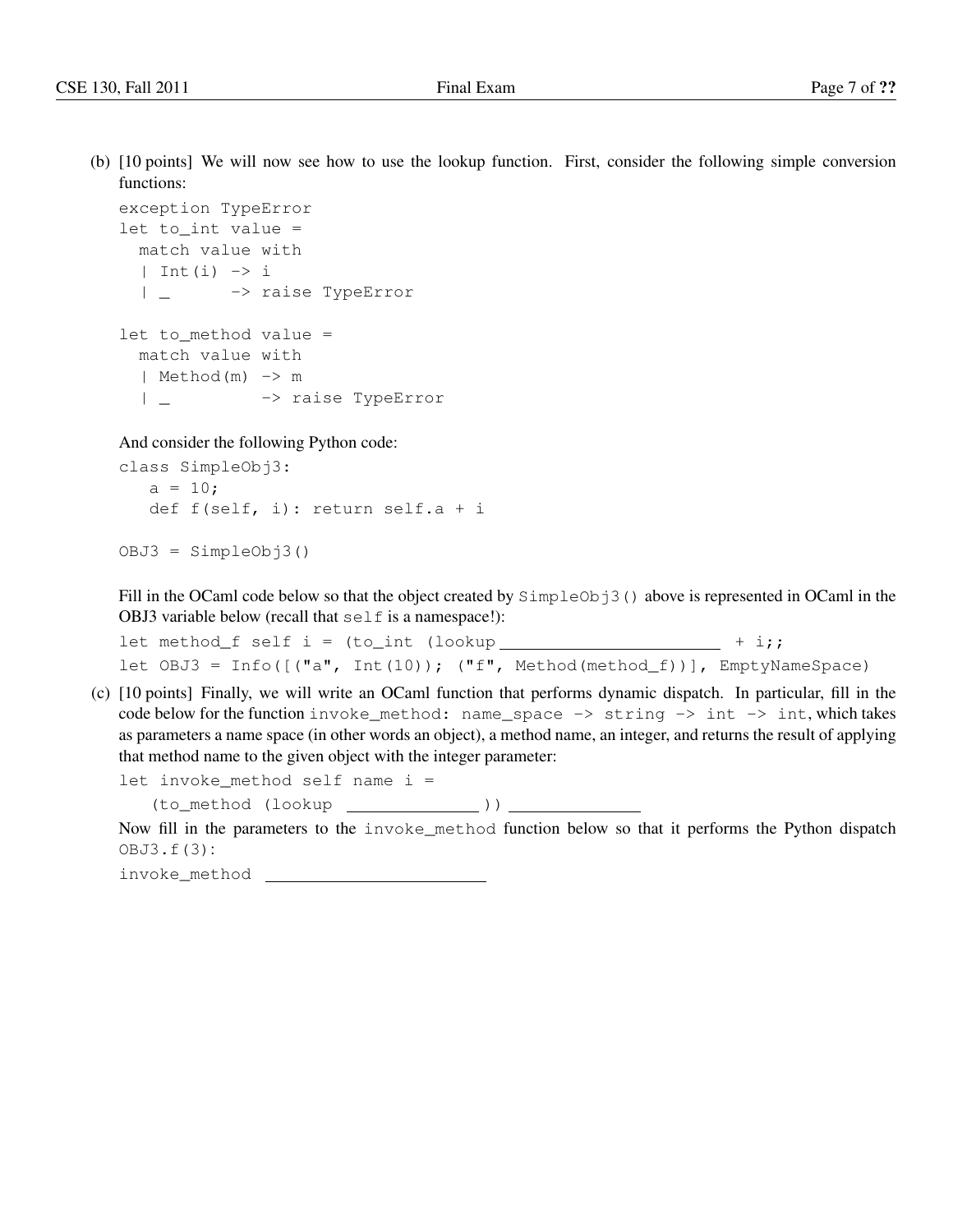4. [?? points] Consider the following Python class definition.

```
class Iter(object):
 def __init__(self, seed, ticker, value, finish):
   self.ticker = ticker
   self.finish = finish
   self.value = value
   self.x = seeddef next(self):
   if self.finish(self.x): raise StopIteration
   v = self.value(self.x)self.x = self.ticker(self.x)
   return v
 def __iter__(self):
   return self
```
## Recall that

for x in y: c

is just a pretty way of writing

```
temp = y.__iter__()while(True):
 try:
   x = temp.next()except StopIteration:
   break
  c
```
(a) [10 points] Fill in the blanks below, such that the resulting code executes without any errors. That is, such that *after the for-loop finishes*, the value of z1 is [0,1,2,3,4,5,6,7,8,9,10].

| $s1 =$                                                                                                             |  |  |  |
|--------------------------------------------------------------------------------------------------------------------|--|--|--|
| def t1(x): return                                                                                                  |  |  |  |
| def v1(x): return                                                                                                  |  |  |  |
| def f1(x): return                                                                                                  |  |  |  |
| $z1 = []$<br>for x in Iter( $sl,tl,vl,fl$ ): $zl.append(x)$<br>$assert (z1 == [0, 1, 2, 3, 4, 5, 6, 7, 8, 9, 10])$ |  |  |  |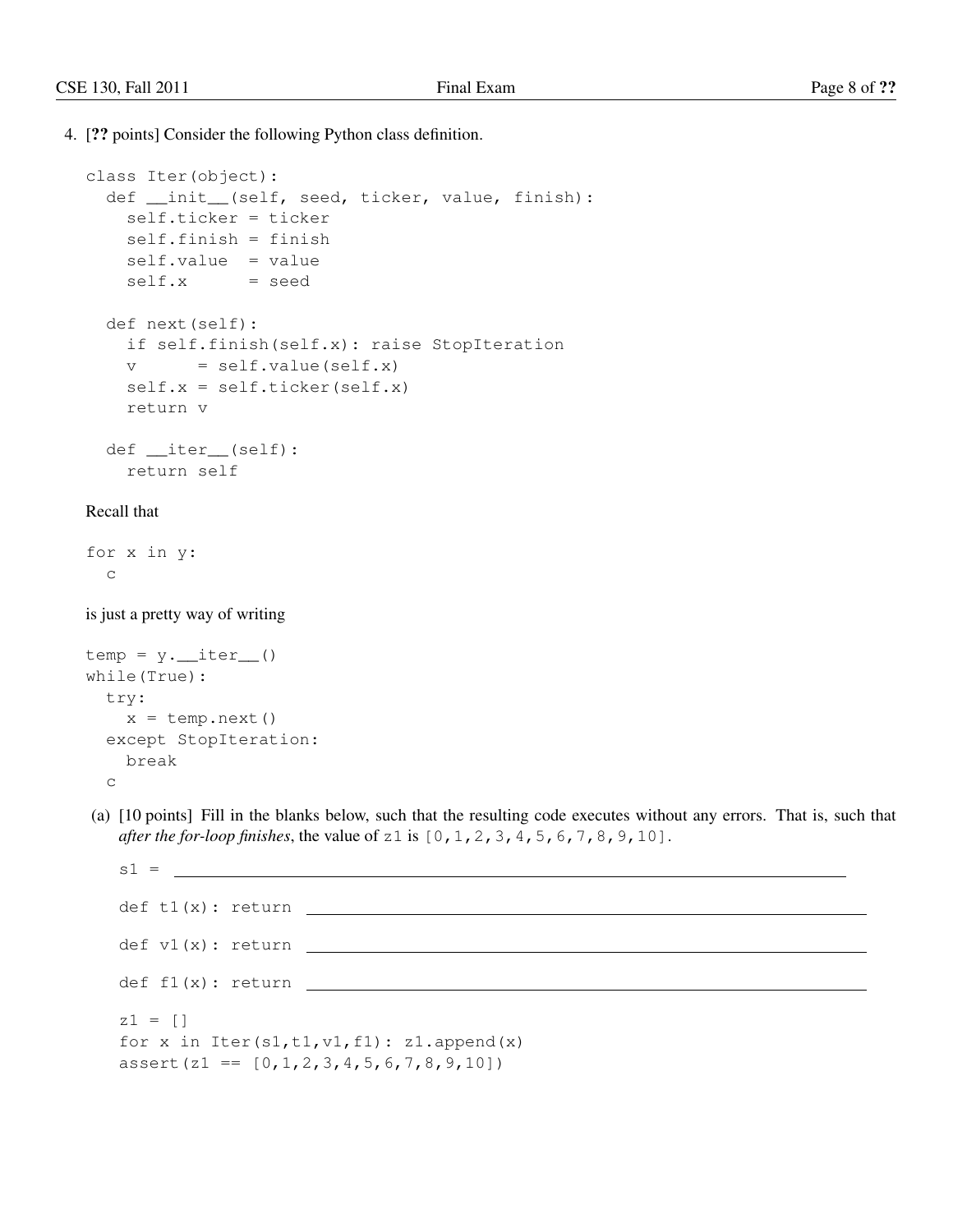(b) [15 points] Fill in the blanks below, such that the resulting code executes without any errors. That is, such that *after the for-loop finishes*, the value of z2 is [1,1,2,3,5,8,13,21,34,55,89].

```
s2 =def t2(x): return
def v2(x): return
def f2(x): return
z2 = []
for x in Iter(s2, t2, v2, f2): z2.append(x)assert(z2 == [1, 1, 2, 3, 5, 8, 13, 21, 34, 55, 89])
```
(c)  $[10 \text{ points}]$  Write a decorator  $\text{print\_first\_k\_args}$  that takes a parameter k, and decorates a function by printing, for each call to the function, the first k arguments (or all arguments if the function takes less than k arguments), as well as the return value, as illustrated below (left). Write the print\_first\_k\_args in the blanks below (hint:  $str(x)$  returns the string representation of x)

```
@print_first_k_args(1)
def sum(a,b): return a + b>> sum (3, 4)Arg 1: 3
Return: 7
7
@print_first_k_args(2)
def sum(a, b): return a + b>> sum (3, 4)Arg 1: 3
Arg 2: 4
Return: 7
7
@print_first_k_args(1)
def fac(n):
    if n \leq 1: return 1
    else: return n*fac(n-1)
\gg fac(3)
Arg 1: 3
Arg 1: 2
Arg 1: 1
Return: 1
Return: 2
Return: 6
6
```
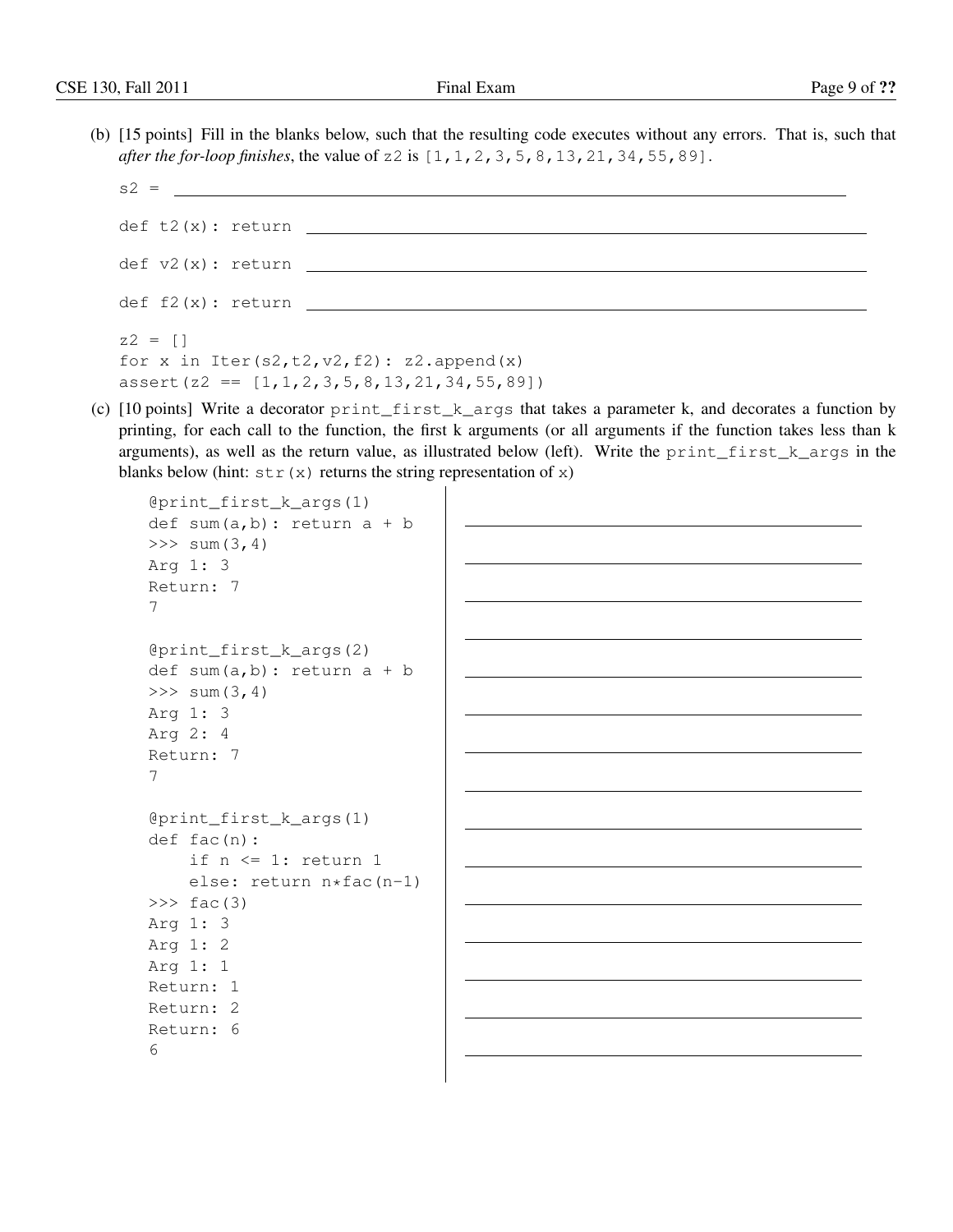5. [?? points] For this problem, you will write Prolog code that checks whether a given ML expression is *well-scoped*, that is, that every variable that is used in the expression is *bound* in the expression. That is, your prolog code will check, just by looking at the code, not by running it, whether or not your nanoML implementation would have thrown a Nano.MLFailure "Variable not bound: ..." exception.

First, we shall encode nanoML expressions as Prolog terms via the following grammar.

```
expr ::= |\text{const}(i)|var(x)| plus(expr, expr)
               | leq(expr, expr)
               | ite(expr, expr)
               | letin(var(x), expr, expr)
               fun(var(x), expr)| app(expr, expr)
```
The table below shows several examples of Ocaml expressions, the Prolog term encoding that expression.

| ML Expression                           | Prolog Expression Term                           |
|-----------------------------------------|--------------------------------------------------|
| $\mathcal{L}$                           | const(2)                                         |
| X                                       | var(x)                                           |
| $2 + 3$                                 | plus (const $(2)$ , const $(3)$ )                |
| $2 \leq 3$                              | leq(const(2),const(3))                           |
| fun $x \rightarrow x \leq 4$            | fun(var(x), $leq(x)$ , $(var(x), const(4))$ )    |
| fun $x \rightarrow$ fun $y \rightarrow$ | fun $\text{(var(x)}, \text{fun}(\text{var(y)}),$ |
| if x then y else 0                      | ite(var $(x)$ , var $(y)$ , const $(0)$ )))      |
| $let x = 10 in x$                       | letin(var(x), const(10), var(x))                 |
| fun $x \rightarrow$                     | $fun(var(x))$ ,                                  |
| $let y = x in$                          | letin(var(y), var(x)                             |
| $+$ y                                   | plus(var(y),var(y)))                             |

(a)  $[10 \text{ points}]$  Write a Prolog predicate reads  $(E, X)$  that is true if X is *read anywhere* inside the expression E. When you are done, you should get the following behavior:

```
?- reads(plus(const(2), const(3)), x).
   False.
?- reads(letin(var(x), const(1), var(a)), X).
   X = aTrue.
?- reads(fun(var(x), plus(var(a), var(b))), X).
   X = a;
   X = b;
   True.
?- reads(fun(var(b), plus(var(a), var(b))), X).
   X = a;X = b;
```
True.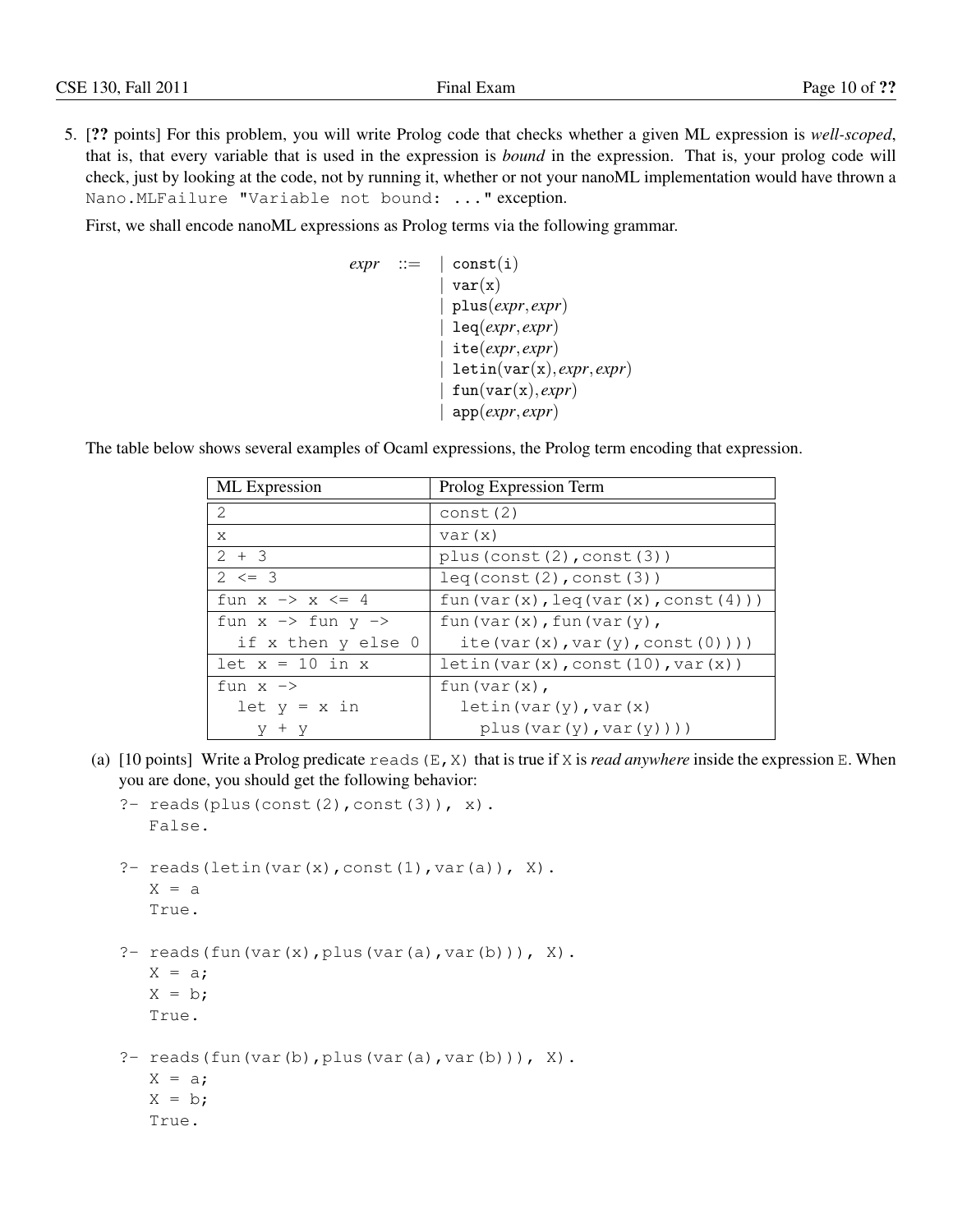Write your solution by filling in the grid below. **Hint:** If you need an "Or", you may add extra rules where needed, (or better, just use the ; operator.)

| reads (const (I), X) :- $0 = 1$ . % i.e. false |  |  |
|------------------------------------------------|--|--|
| reads $(var(X), Y)$ :-                         |  |  |
| reads (plus $(E1, E2)$ , X) :-                 |  |  |
| reads $(\text{leq}(E1, E2), X)$ :-             |  |  |
| reads (ite $(E1, E2, E3)$ , X) :-              |  |  |
| reads (letin (var $(Y)$ , E1, E2), X) :-       |  |  |
| reads $(fun(var(Y), E), X)$ :-                 |  |  |
| reads (app $(E1, E2)$ , X) :-                  |  |  |

(b) [15 points] Write a Prolog predicate wellscoped(E) that is true if E is *well-scoped*, that is, each variable that is read is previously bound. When you are done, you should get the following behavior:

```
?- wellscoped(plus(var(a),const(3))).
  False.
```
- ?- wellscoped(letin(var(a),const(1),plus(var(a),const(3)))). True.
- ?- wellscoped(fun(var(b), plus(var(a), var(b)))). False.
- ?- wellscoped(fun(var(b),fun(var(a), plus(var(a),var(b))))). True.
- ?- wellscoped(app(fun(var(a),plus(var(a),const(1))), var(a))).